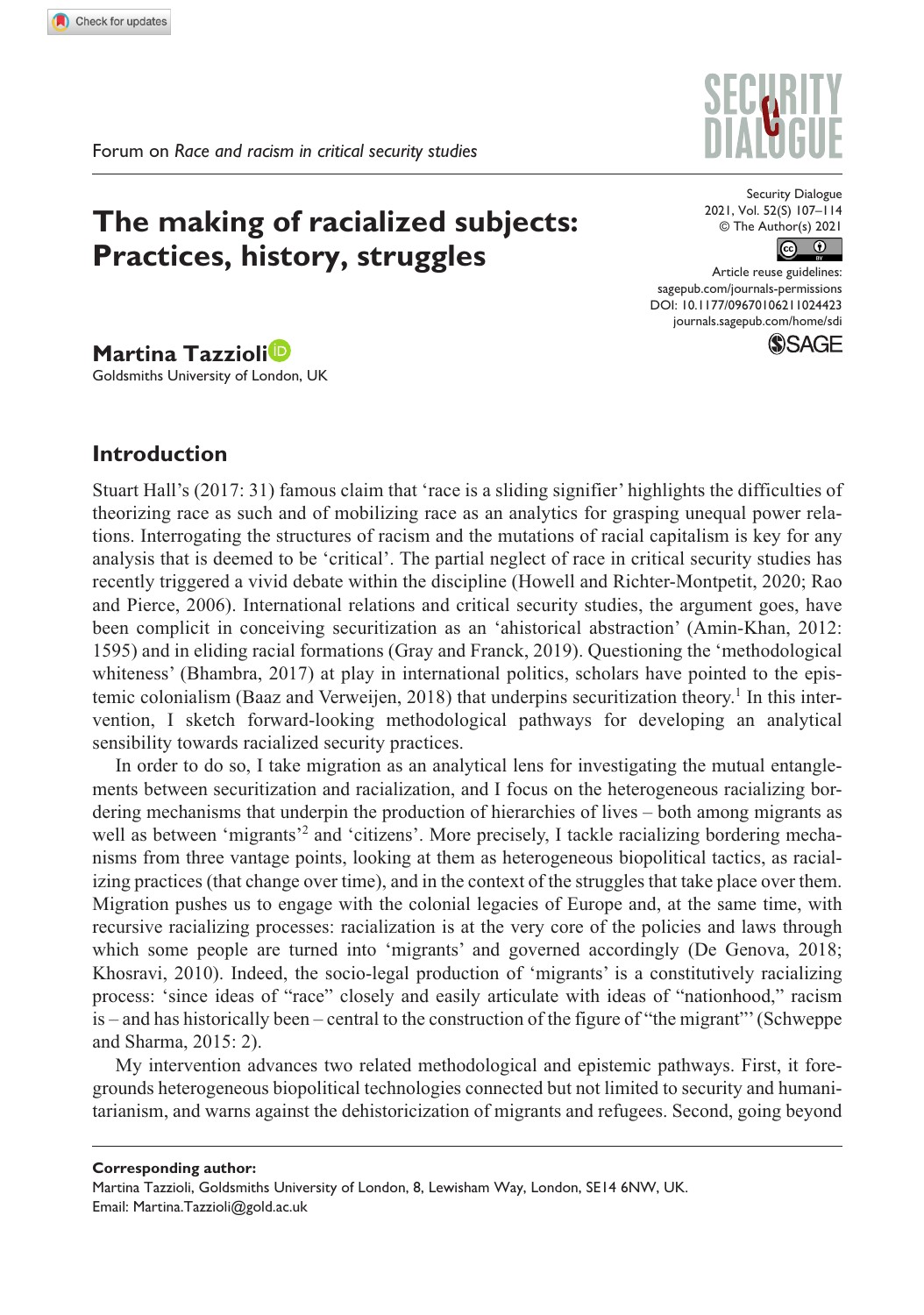an exclusive focus on representation and discourses, it draws attention to racializing administrative and legal practices. In the conclusion, I draw attention to anti-racist struggles and coalitions, arguing that a political reading of racialized security practices should start from that. Indeed, engaging with the partial neglect of race in international relations 'is more than simply a matter of talking about race' (Gupta and Virdee, 2018: 1748). Nor should an insight into racialization be incorporated just as a corrective to the Eurocentrism of critical security studies. Here, I mobilize racialization as a referent to scrutinize recursive security practices and, at the same time, to shed light on the history of anti-racist transversal struggles.

# **Security, humanitarianism and heterogeneous racial biopolitics**

In 'The Perverse Politics of Four-Letter Words', Claudia Aradau (2004) has shown how trafficked women are the object of an ambivalent representation, whereby they are treated as both 'risky subjects' and 'subjects at risk'. She highlights how 'a humanitarian discourse . . . can be appropriated within a securitizing discourse where migrants, boat people, asylum-seekers or trafficked women are integrated in a continuum of danger' (Aradau, 2004: 252). Even if neither race nor racialization are directly addressed in that piece, the twofold analytics of 'risky subjects' and 'subjects at risk' enables us to come to grips with the constitutive intertwining of racializing processes and security–humanitarian assemblages. Indeed, racialization is constitutive of the hierarchies of lives that underpin humanitarian rationales (Ticktin, 2011). As part of such rationales, migrants are not crafted as 'threats'; rather, they are racialized as subjects to be rescued.

The politics of rescue in the Mediterranean shows how racializing processes are enacted at the intersection of securitization and humanitarianism. In this regard, it is noteworthy that since 2013 few naval operations have been deployed in the Mediterranean with the specific purpose of 'saving lives' at sea, as was the case with the Mare Nostrum operation, or 'fighting smugglers and irregular migration', as with EUNAVFOR Med/Operation Sophia. Migrants are deemed to be nothing but (black) bodies to be saved, and the political debate on migrants' deaths has been characterized by a 'race to the bottom' – that is, by disputes over whether there is a moral duty to rescue all migrants, whether it is feasible to attempt to do so, and whether or not they should be allowed to disembark in Europe (Garelli and Tazzioli, 2019). As part of the military–humanitarian operations conducted in the Mediterranean, migration containment has been enacted through a twofold move: on the one hand, migrants have been racialized into black bodies to be rescued; on the other, the disruption of migrant journeys has been enforced as a way of protecting migrants from smugglers. Therefore, migrants and refugees are not only crafted as both threats and victims: they have also been turned into subjects to be rescued from the smugglers.

On close analysis, 'protection' appears as synonymous with rescuing – taking migrants out of the water and eventually disembarking them – while the chances of obtaining refugee status, and thus of becoming a subject with rights, are increasingly hampered through political and legal measures. In order to explore how racialized mechanisms are enacted, we need to take into account heterogeneous biopolitical tactics. An insight into the racialization of some people as 'migrants' brings to the fore political technologies of governing, containing and subjugating that cannot be fully captured by the logics of 'care and control' (Pallister-Wilkins, 2015).

Indeed, we need to consider how rationales other than just those of securitization and humanitarian protection are also mobilized jointly – as became clearly visible, for instance, with the emergence of Covid-19. On 7 April 2020, Italy closed its ports to non-Italian ships in order to prevent migrants from disembarking on Italian territory. The decision to do so was taken amid the Covid-19 crisis and justified on the basis that migrants could not disembark as Italy has become an 'unsafe port' and could not guarantee them medical and social protection. On this occasion, then, migrants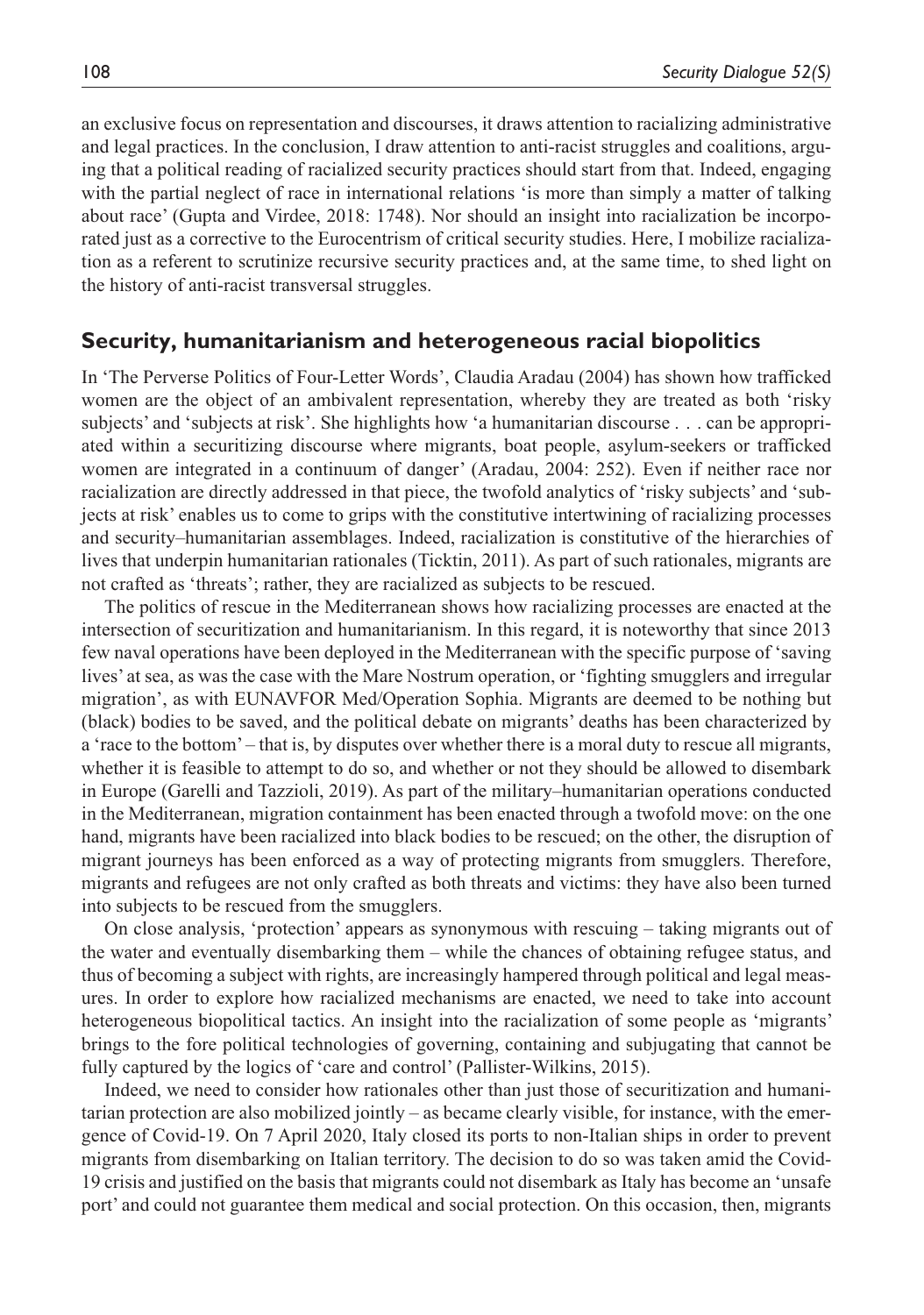were crafted neither as threats nor as subjects of pity and bodies to be rescued; instead, the Italian government shaped its narrative in medical terms: migrants' lives, the argument went, should not be put at risk and could not be protected at this time. That is, migrants were prevented from landing and preventively excluded from becoming refugees as Europe was turned into an unsafe space. Similarly, on the Greek islands of Lesbos, Samos and Chios, migrants and refugees were subjected to a differential and protracted lockdown inside the migration hotspots, while restrictions for the rest of the population were lifted much earlier. The protracted confinement in the hotspots was justified by the Greek authorities as a measure for protecting both migrants and citizens from the risk of catching Covid-19. In sum, migrants were confined at sea or in hotspots in the name of their own protection. In other words, during the Covid-19 crisis, the security–humanitarian rationale has been inflected along the lines of a 'contain to protect' logic.

What does it mean to use 'racialization' as an analytics for critically engaging with migration governmentality? In *Habeas Viscus*, Alexander Weheliye (2014: 3) moves away from an understanding of racialization in biological terms and defines it as the 'conglomerate of sociopolitical relations that discipline humanity into full humans, not-quite-humans, and nonhumans'. These degrees of human and less-than-human are particularly visible in the politics of non-rescue in the Mediterranean. However, the governing of migration is characterized by a multiplication of hierarchies and racialized differences among migrants themselves, and this requires bringing into the analysis the mundane administrative, legal and police practices enacted by states and non-state actors (Bigo and McCluskey, 2018). In other words, an insight into the production of degrees of humanity and of less-than-humans should be complemented with a more nuanced understanding of the differential racialized hold exercised over migrants' lives. In this regard, I borrow from feminist scholar Jasbir Puar the argument that racialized biopolitics is put in place through measures that injure populations without letting them die. Puar invites us to shift attention from an exclusive focus on life and death and from the well-known Foucaultian formula of 'making live and letting die' towards an account of the 'racializing biopolitical logics of security' (Puar, 2017: x). This latter consists in debilitating and maiming lives, without necessarily killing them.

An insistence on modes of governing by harming without letting or making die helps capturing the heterogeneous ways in which subjects are racialized. In fact, migrants are often the objects of a politics of disregard and abandonment: they are constantly chased away and forced into a convoluted hypermobility; they are confined in 'cramped space' (Walters and Luthi, 2016); and their infrastructures of liveability are often dismantled, as in the case of border-zones like Calais or Ventimiglia. In fact, more than being objects of a clearcut necropolitics (Mbembe, 2006) that optimizes some lives and kills or lets others die, migrants' lives are violently disrupted, debilitated, confined and harmed.

Individuals who are governed as 'migrants' are the objects of heterogeneous racializing biopolitical interventions that multiply internal hierarchies among lives and that are not limited to security and humanitarian reasons. Hence, coming to grips with the neglect of race and racism in critical security studies requires a methodological shift from 'the racialized body as such' towards an account of 'the political technologies through which new distinctions and hierarchies of life are produced' (Aradau and Tazzioli, 2020: 208). Relatedly, in order to grasp racialization processes in their making, it is key to question how, in both humanitarian and security approaches, migrants and refugees are repeatedly stripped of their histories: the refugee appears as a 'singular category of humanity' (Malkki, 1996: 378). The dehistoricization of refugees and migrants who are crafted as black bodies to be saved and as subjects of pity contributes to the invisibilization of forms of political agency and the reiteration of racializing classifications. Hence, an analytical sensibility towards the multiple and changing modes of racialization prevents the reification of 'migrant' as a fixed category, and sheds light on how 'flexible classifications of difference devised for governing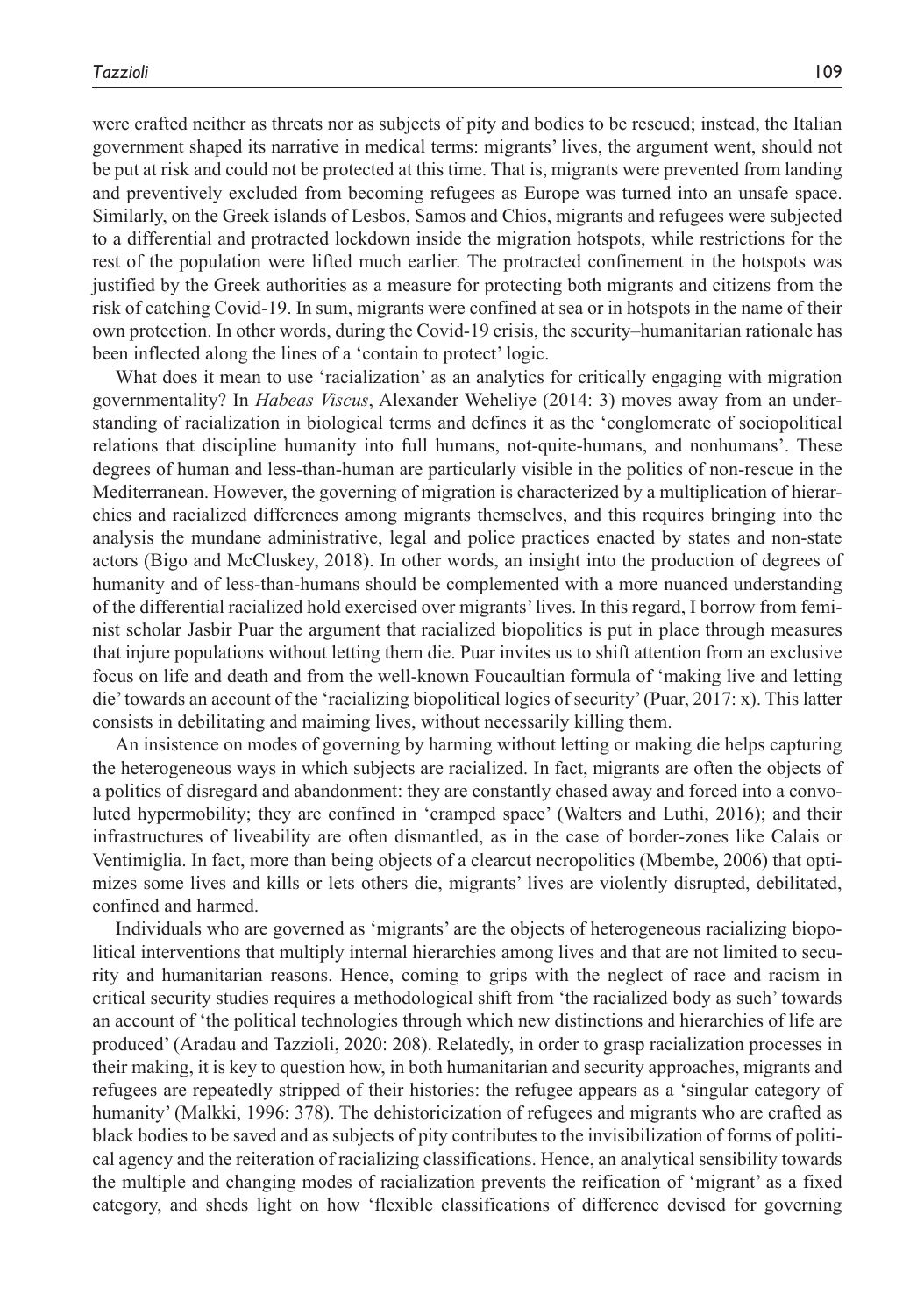different people for labor extraction' (Lowe, 2015: 32) are enacted today, as well as on the differences between how such classifications have played out now and in colonial times.<sup>3</sup>

# **Racializing bordering practices**

Migration scholars have analysed in depth how migrants are turned into security objects (Squire, 2015; Stierl, 2020). Nevertheless, seen through the lens of securitization processes, the racialization of migration has been mainly tackled on a discursive level, through the study of how migrants are presented as potential threats to state sovereignty and inserted within a broader (in)security continuum (Bigo, 2002; Ibrahim, 2005). Such an approach to securitization, oriented towards finding out how states craft migrants as threats, contributes to the disregard towards racializing mechanisms that, in fact, actively participate in the transformation of some phenomena into security concerns. Harriet Gray and Anja Franck (2019: 280, 278) have discussed the 'gendered and racialized representations of vulnerability and threat', showing how these are 'shaped by the discourses that are embedded in "colonial modernity"'.

Similarly, Moffette and Vadasaria (2016: 292) have stressed the 'systematic absence' in critical security studies 'of analysis attentive to the role of race' for tackling anti-immigration violence. In their attuned mobilization of 'racial governmentality' as a corrective to the neglect of race, Moffette and Vadasaria mostly focus on the discursive level. Yet, in order to unpack the racialization–securitization nexus, we also need to draw attention to administrative measures, political technologies and legal practices. Racializing processes are not limited to the representation of migrants as threats or as risky subjects. They also contribute to crafting abject subjectivities who are cramped, suffocated or hindered in their mobility and presence. It is therefore paramount that we go beyond representation and discourses to investigate the material, legal and administrative practices through which some lives are racialized. Indeed, as Luke de Noronha (2019: 2418) has put it, not only do racialized practices inform border policies, but also 'immigration controls and citizenship restrictions themselves are productive of racial meanings and inequalities in the present'. Below, I examine racializing practices adopted to contain, govern and select migrants in detention and para-detention sites, showing how these racializing labelling and bordering mechanisms change over time.

Hotspot of Lampedusa, autumn 2015: the migrants who were rescued at sea and disembarked in Italy at that time were immediately fingerprinted and then divided into groups on the basis of their nationality. Or, more accurately, Syrians and Eritreans were separated from the others and only they could access the Relocation Scheme implemented by the EU that year with the aim of alleviating the migratory pressure on Italy and Greece and transferring asylum-seekers to other EU member-states. One year later, the indistinct group of 'non-Syrians' and 'non-Eritreans' in Lampedusa had been divided into 'people coming from North Africa' and all others. The racialized label of 'people coming from North Africa' encompassed migrants from different countries and with very diverse individual histories who were preventively excluded from the asylum procedure. As part of this preventive exclusionary process, the police issued such individuals with so-called seven-day decrees  $-$  a document that established that they must leave the country on their own within one week.

The new racializing partition between migrants coming from North Africa and the others was inscribed in a form produced by the Italian Ministry of the Interior that migrants who entered the hotspot had to fill in. In this form, racializing mechanisms were framed in terms of a mix of conduct and nationality. Indeed, the form obliged migrants to answer why they had come to Italy and to tick one of the following boxes: (a) to work; (b) to escape misery; (c) to escape for other reasons; (d) for family reunification (Sciurba, 2016). Only those who declared that they had come to Italy 'for other reasons' could access the asylum procedure and, as reported by NGOs, police officers often filled in the form on behalf of migrants, depending on their nationality.<sup>4</sup> Therefore, the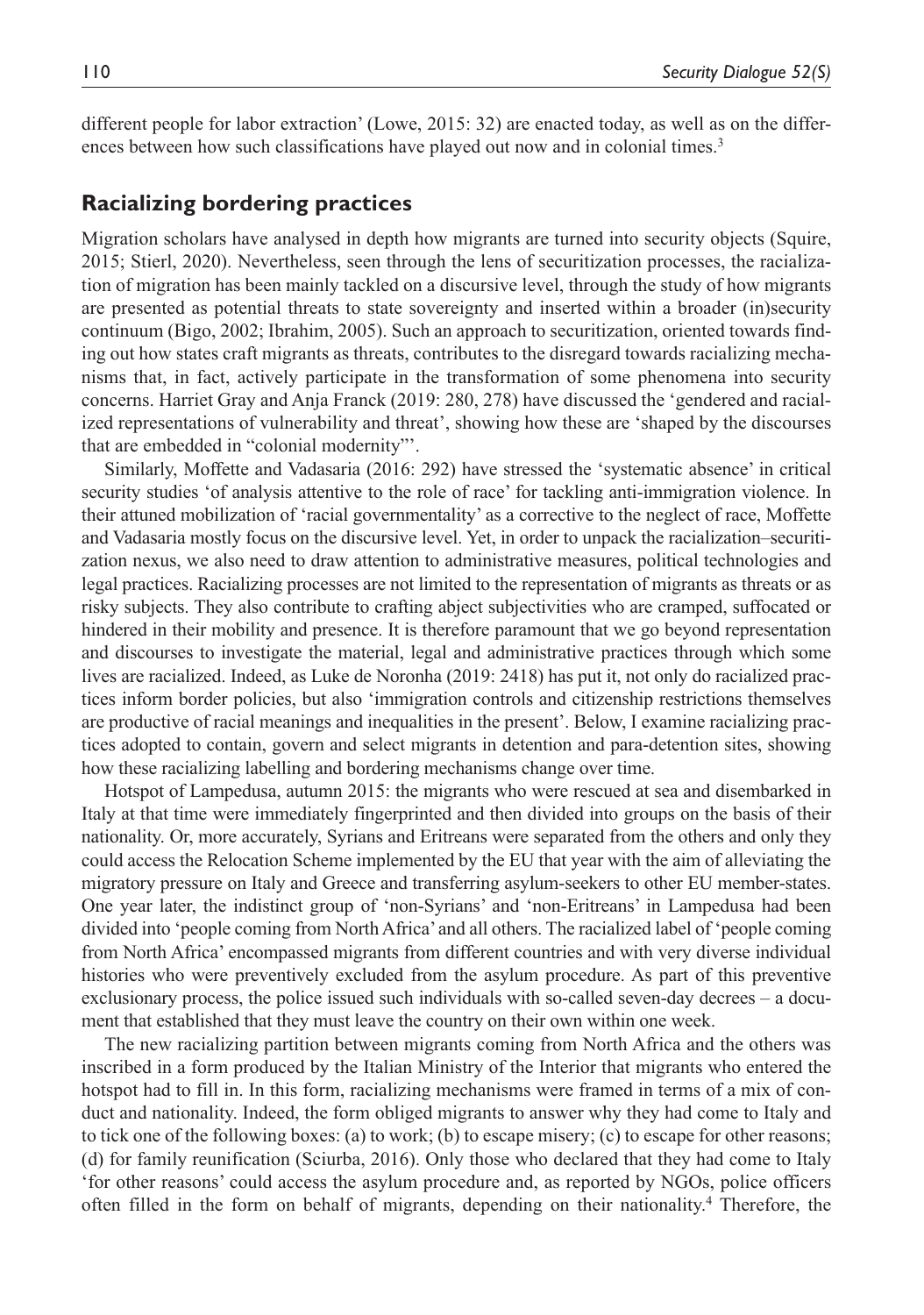racializing mechanisms enshrined in the securitization of migration are moulded in a highly versatile way, on the basis of changed political and geopolitical contexts.

In Greece, securitization of migration and the exclusionary logics of protection were mutually intertwined around racializing criteria that changed over time. In 2015, Syrians 'represented the yardstick of humanitarianism of the refugee crisis and at the same time the only truly humanitarian subjects. Indeed, they have been the sole migrants' nationality that used to be labelled "refugee" on the spot' (Tazzioli, 2020: 65). This was the case until the implementation of the EU–Turkey Deal in March 2016, which marked a watershed in the treatment of Syrians as they were directly targeted by the agreement and de facto preventively excluded from the asylum procedure. At that time, Pakistanis emerged as the national group of asylum-seekers that were to be preventively rejected, while the indistinct racializing category of 'migrants from North Africa' was used by state authorities and migration agencies for tracing a first demarcation line between people deserving protection and bogus refugees.

Accordingly, nationality criteria combined with racialized denomination ('migrants from North Africa') were located at the core of security–humanitarian modes of governing and partitioning would-be refugees. After the implementation of the EU–Turkey Deal, racialization through nationality-based criteria was partly superseded by and combined with a blurred medical-psychological criterion – vulnerability: only migrants who could prove to be 'highly vulnerable' could be transferred from the Greek islands to the mainland and have the 'geographical restrictions' imposed by the EU–Turkey deal lifted. In this way, vulnerability became a terrain of struggle between migrants, state authorities and humanitarian actors. Hence, the 'making of migration' – that is, the 'political, administrative and legal procedures through which some people are labelled and governed as "migrants"' (Tazzioli, 2020: 2) – is characterized by highly flexible and constantly changing racializing criteria. Such an insight into migration shows the importance for critical security studies of studying the versatility of racialization processes and taking into account the material–administrative assemblages – made up of papers, police practices and humanitarian interventions – that multiply hierarchical differences among human beings. In fact, the very notion of 'race' should be unpacked and de-essentialized through an analytical sensibility that draws attention to 'the mutability of race' (Davis,  $2011$ )<sup>5</sup> and the heterogeneity of racializing practices. The theoretical stake consists less in demonstrating straightforward continuities between colonial practices and present racializing mechanisms than in historicizing the latter and studing how they have been transformed and reinvented over time.

### **Conclusion: Tackling race from its contestations**

An attentive analysis of racializing biopolitical practices involves exploring how these are reassembled and transformed over time. This intervention has advanced two mutually related methodological moves for coming to grips with the racialization–securitization nexus. First, going beyond regimes of discourse and representation, it has pointed towards the racializing administrative practices that are used to govern, exclude and select migrants. Second, it has drawn attention to the heterogeneity of biopolitical tactics, not narrowed to security and humanitarian rationales, showing how these are constantly reassembled and transformed over time. Migration, this piece has shown, is a crucial terrain for scrutinizing racialized security technologies, including their heterogeneity and their deep instability. Indeed, as Nicholas de Genova (2018: 1766) has pointed out in relation to the European context, 'the brute racial fact of [the] deadly European border regime is seldom acknowledged, because it immediately confronts us with the cruel (post)coloniality of the "new" Europe'.

However, the history of (the making of) racialized subjects is also the history of anti-racist struggles that have generated new collective political subjectivities. In fact, both from a political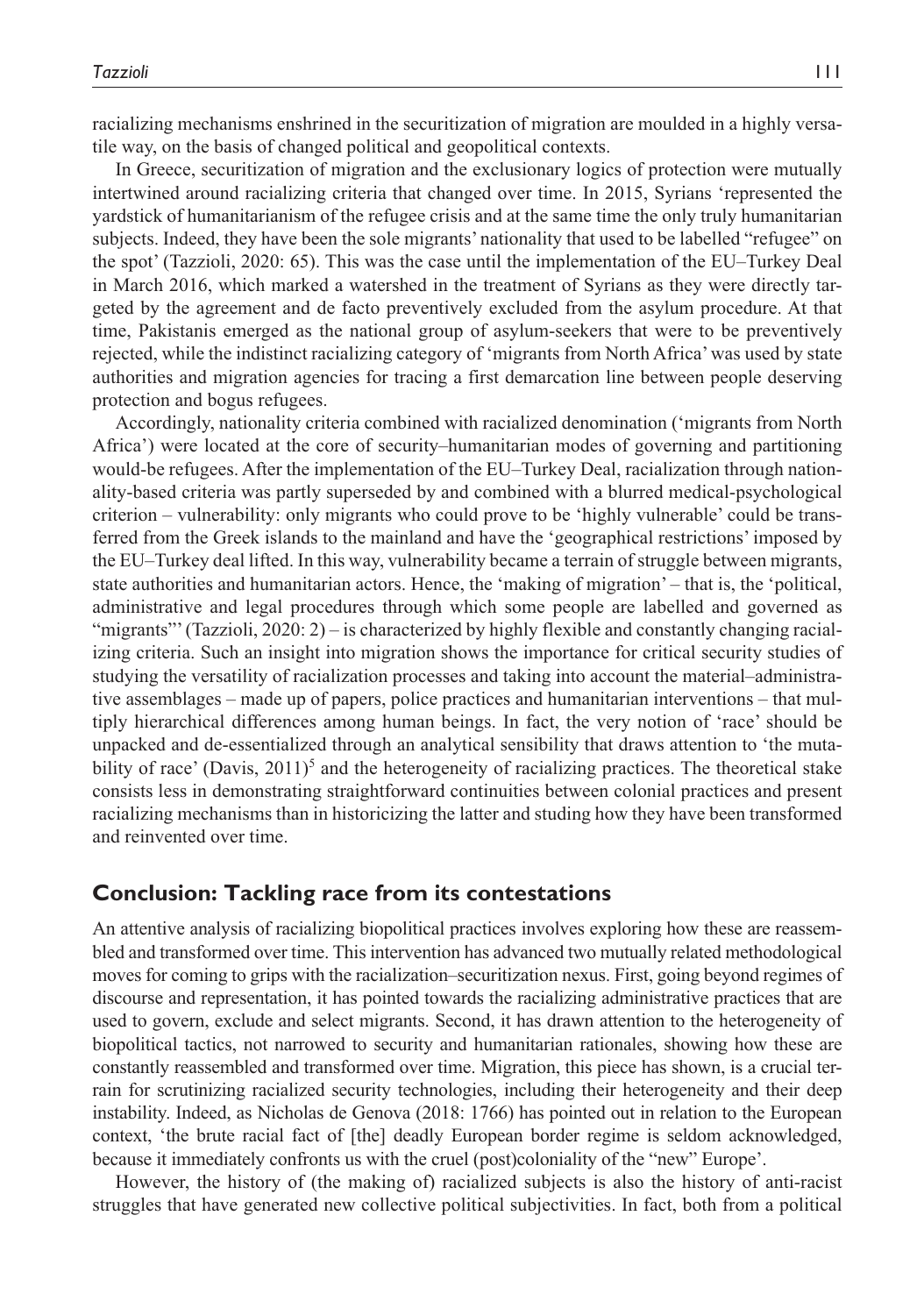and from a theoretical point of view, it is important not to erase the history of transversal struggles. Recent mobilizations – such as Black Lives Matter, feminist international movements and migrant struggles, among many – shed light on how anti-racist claims and practices have been pushed forward from different angles and have been intertwined with related claims – such as those related to unequal rights to mobility, labour exploitation and gender violence. Accordingly, a critical inquiry into the heterogeneity of racializing bordering practices should be combined with an analysis of the materiality of struggles against 'processes of hierarchy, dispossession and exclusion that congeal in and as group-differentiated vulnerability to premature death' (Gilmore, 2017: 228). In fact, heterogeneous racializing practices are interlaced with and inseparable from other modes of exploitation and exclusion – based on gender, class and nationality – and, as Angela Davis (2016) has stressed, these need to be thought and conceptualized together. This is what a focus on the materiality and history of struggles enables us to see. Critical security studies has ultimately sidelined the political legacy of collective struggles – of slaves, fugitives, migrants and other racialized subjects. Racialization mechanisms can be studied as part of a 'historical knowledge of struggles and to make use of that knowledge in contemporary tactics' (Foucault, 2003: 8). That is, more than (just) denouncing the neglect of race in international relations and critical security studies, this piece calls for a close scrutiny of racializing practices and for productive engagement with the political legacies of transversal anti-racist struggles.

Indeed, the epistemic quandary of race in critical security studies cannot by disjoined from the question of how to undo the recursive racialization of (some) lives and politicize struggles that have been invisibilized or left out of states' archives. In order to highlight the mutability of race, this article has suggested, it is key to shift from the level of discourses and representations to the heterogeneity of racializing practices and their contestations.

# **Funding**

The author received no financial support for the research, authorship, and/or publication of this article.

## **ORCID iD**

Martina Tazzioli **b** <https://orcid.org/0000-0003-0866-7611>

# **Notes**

- 1. These criticisms intersect and bring together different angles on race that, I contend, should be disentangled from each other – such as the partial elision of race and the legacies of colonialism in international relations; the lack of an in-depth investigation of racializing processes; and the Western-centred and Eurocentric approach of critical security studies.
- 2. Throughout this intervention, I use 'migrant' to broadly refer to individuals who have been racialized, labelled and governed in that way, and I speak about 'migrants and refugees' when I am also including those subjects who are shaped and targeted by humanitarian technologies. It is not my intention to reproduce the exclusionary distinction between migrants and refugees in this intervention: when I name both, this is to highlight how humanitarian practices and logics shape people.
- 3. A growing scholarship has rightly pointed to the colonial legacies of contemporary migration and asylum policies (for instance, see El-Enany, 2020; Mayblin, 2017). The main goal of this intervention is less to criticize the exclusionary asylum regime by stressing a continuity with colonial politics than to grasp the specificity of the present moment by foregrounding how racializing bordering mechanisms have changed over time. Relatedly, as I argue in the conclusion, a constructive approach to racializing bordering mechanisms consists in drawing the attention to the history of anti-racist struggles.
- 4. Information collected from NGOs during fieldwork conducted in Sicily in July 2017 and June 2018.
- 5. No page reference is provided for this quotation as I was unable to access a physical copy of the cited work owing to the ongoing Covid-19 crisis.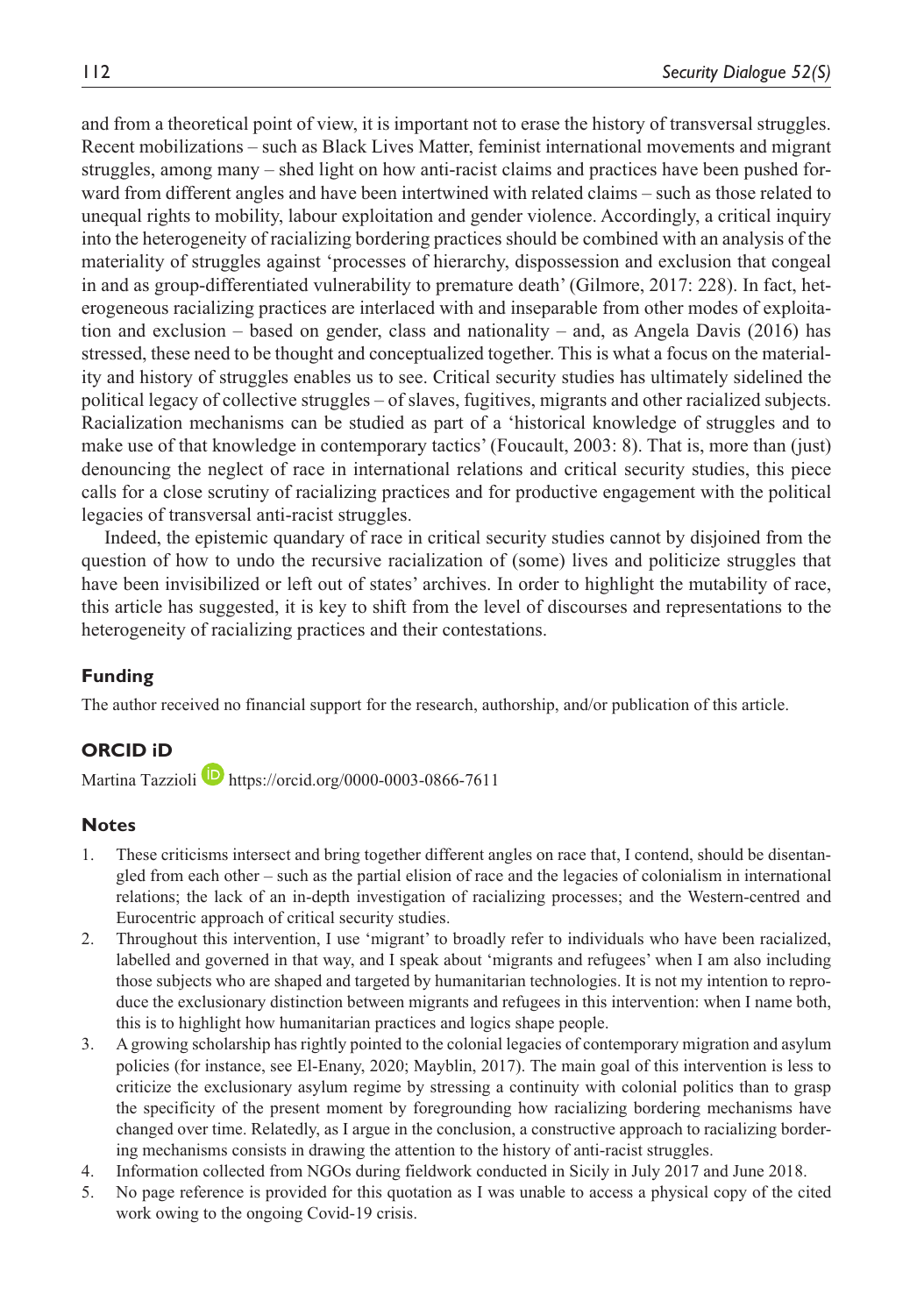#### **References**

- Amin-Khan T (2012) New Orientalism, securitisation and the Western media's incendiary racism. *Third World Quarterly* 33(9): 1595–1610.
- Aradau C (2004) The perverse politics of four-letter words: Risk and pity in the securitisation of human trafficking. *Millennium* 33(2): 251–277.
- Aradau C and Tazzioli M (2020) Biopolitics multiple: Migration, extraction, subtraction. *Millennium* 48(2): 198–220.
- Baaz EM and Verweijen J (2018) Confronting the colonial: The (re)production of 'African' exceptionalism in critical security and military studies. *Security Dialogue* 49(1–2): 57–69.
- Bhambra GK (2017) Brexit, Trump, and 'methodological whiteness': On the misrecognition of race and class. *The British Journal of Sociology* 68(S1): S214–S232.
- Bigo D (2002) Security and immigration: Toward a critique of the governmentality of unease. *Alternatives* 27(1 suppl):  $63-92$ .
- Bigo D and McCluskey E (2018) What is a PARIS approach to (in)securitization? Political anthropological research for international sociology. In: Gheciu A and Wohlforth WC (eds) *The Oxford Handbook of International Security*. Oxford: Oxford University Press, 116–130.
- Davis AY (2011) *Abolition Democracy: Beyond Empire, Prisons, and Torture*. New York: Seven Stories Press.
- Davis AY (2016) *Freedom Is a Constant Struggle: Ferguson, Palestine, and the Foundations of a Movement*. Chicago, IL: Haymarket Books.
- De Genova N (2018) The 'migrant crisis' as racial crisis: Do *Black Lives Matter* in Europe? *Ethnic and Racial Studies* 41(10): 1765–1782.
- De Noronha L (2019) Deportation, racism and multi-status Britain: Immigration control and the production of race in the present. *Ethnic and Racial Studies* 42(14): 2413–2430.
- El-Enany N (2020) *(B)ordering Britain: Law, Race and Empire*. Manchester: Manchester University Press.
- Foucault M (2003) *'Society Must Be Defended': Lectures at the Collège de France, 1975–1976. Vol. I*. New York: Palgrave Macmillan.
- Garelli G and Tazzioli M (2019) The humanitarian battlefield in the Mediterranean Sea: Moving beyond rescuing and letting die. *Oxford University Faculty of Law*, 4 April. Available at: [https://www.law.ox.ac.](https://www.law.ox.ac.uk/research-subject-groups/centre-criminology/centreborder-criminologies/blog/2019/04/humanitarian) [uk/research-subject-groups/centre-criminology/centreborder-criminologies/blog/2019/04/humanitarian](https://www.law.ox.ac.uk/research-subject-groups/centre-criminology/centreborder-criminologies/blog/2019/04/humanitarian) (accessed 24 April 2020).
- Gilmore RW (2017) Abolition geography and the problem of innocence. In: Johnson GT and Loubin A (eds) *Futures of Black Radicalism*. London: Verso, 225–240.
- Gray H and Franck AK (2019) Refugees as/at risk: The gendered and racialized underpinnings of securitization in British media narratives. *Security Dialogue* 50(3): 275–291.
- Gupta S and Virdee S (2018) Introduction: European crises Contemporary nationalisms and the language of 'race'. *Ethnic and Racial Studies* 41(10): 1747–1764.
- Hall S (2017) *The Fateful Triangle: Race, Ethnicity, Nation*. Cambridge, MA: Harvard University Press.

Howell A and Richter-Montpetit M (2020) Is securitization theory racist? Civilizationism, methodological whiteness, and antiblack thought in the Copenhagen School. *Security Dialogue* 51(1): 3–22.

- Ibrahim M (2005) The securitization of migration: A racial discourse. *International Migration* 43(5): 163–187.
- Khosravi S (2010) *'Illegal' Traveller: An Auto-Ethnography of Borders*. New York: Palgrave Macmillan.
- Lowe L (2015) *The Intimacies of Four Continents*. Durham, NC: Duke University Press.
- Malkki LH (1996) Speechless emissaries: Refugees, humanitarianism, and dehistoricization. *Cultural Anthropology* 11(3): 377–404.
- Mayblin L (2017) *Asylum After Empire: Colonial Legacies in the Politics of Asylum Seeking*. London: Rowman & Littlefield.
- Mbembe A (2006) Nécropolitique [Necropolitics]. *Raisons politiques* 21: 29–60.
- Moffette D and Vadasaria S (2016) Uninhibited violence: Race and the securitization of immigration. *Critical Studies on Security* 4(3): 291–305.
- Pallister-Wilkins P (2015) The humanitarian politics of European border policing: Frontex and border police in Evros. *International Political Sociology* 9(1): 53–69.